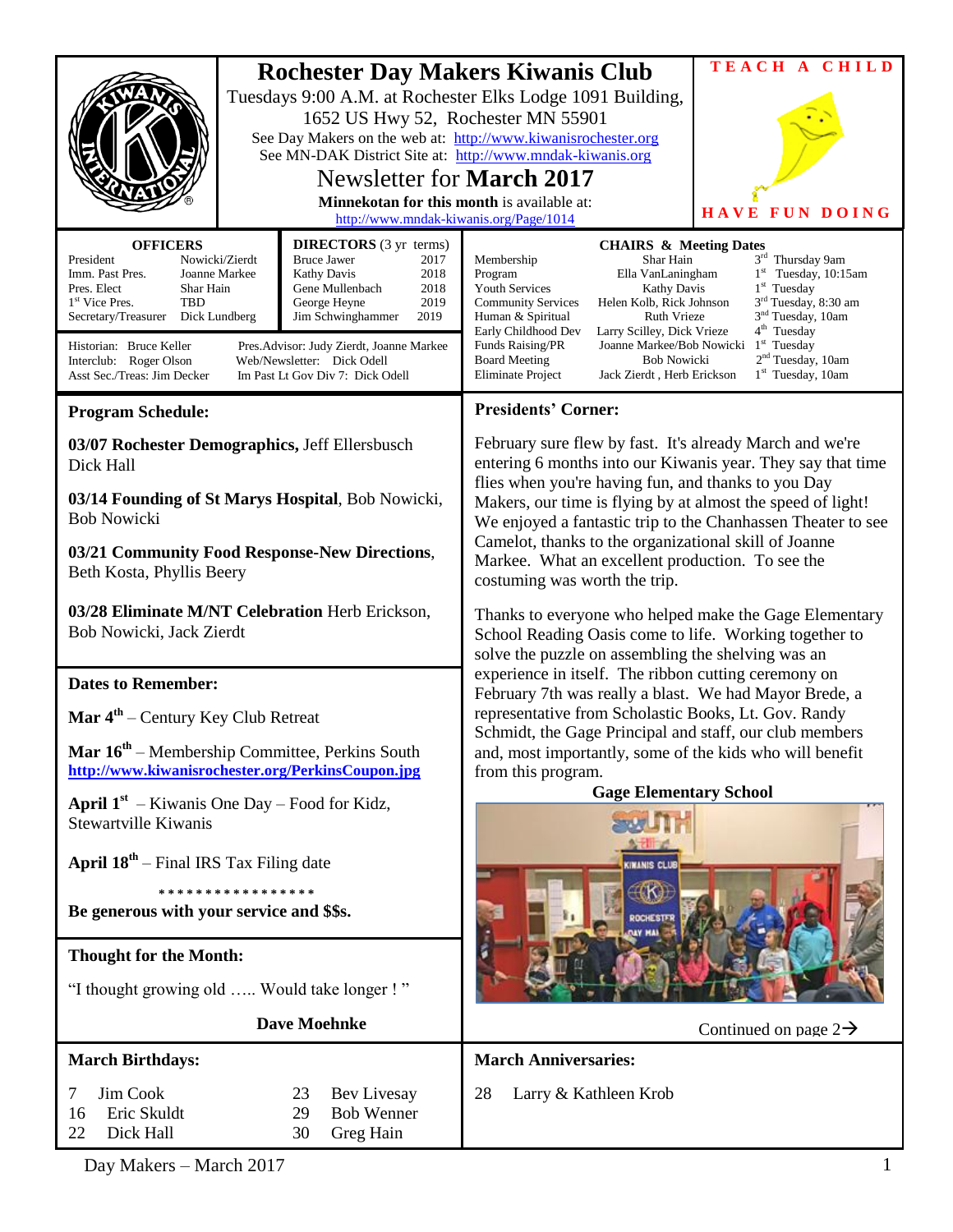### **Secretary/Treasurer's Report – 02/14/2017:**

| <b>Bank Balance 1/31/2017:</b> | \$7,984.97 |
|--------------------------------|------------|
| <b>Bike Repair Fund:</b>       | \$ 208.20  |
| <b>Charitable Account</b>      | \$161.03   |
| <b>Administrative Fund:</b>    | \$4,068.10 |
| Service Fund:                  | \$3,547.64 |

**Members on Leave:** Don Cain, Ron King, Sara King, Larry Krob, Tom Lemke, Judy Lien, Bob Mayhew, Connie Mayhew, Curt Pearson, Bill Schneider, Peter Schuh

**January Service Hour Statistics:** 534 hours by 41 members, 65% Participation.

### **January 2017 Board Meeting Summary**

A First Vice-President needs to be appointed to replace Peter Schuh.

The Assistant Principal at Gage School has expressed interest in Terrific Kids. Jack Zierdt will follow-up

### **Committee Reports**

**Community Service-** Their meeting was cancelled due to a snowstorm. There is talk of a second location for Community Food Response (CFR). Suggest a meeting program on CFR. Christmas Anonymous has a new President: Steve Steele. A sign-up for Saturday Noon Meals is available.

**Early Childhood Development-** The Ribbon Cutting for the Gage School Reading Oasis has been completed, now recruiting volunteers to read with the children. Seeking additional books.

**Membership-** Membership information will be emailed to prospect Wayne Harvey.

**Fund Raising-** The planning for the Rochester Fest Golf Ball Drop Fund-Raiser will be kicked off when the Vireze's return from leave. Herb Erickson is requesting a member to replace him as chair of the Herberger Coupon Book Fund Raiser. The committee has decided to only participate in the spring sale, and drop the fall sale, so once per year.

**Program-** Programs are filled for March, now working on April. The March 14 program will on Mayo Clinic Heritage Films

**Public Relations**- The March 28 meeting will celebrate out completion of the Eliminate Program.

Continued Next Column

### **Secy/Treas Report (Continued):**

**Strategic Planning-** The February 28<sup>th</sup> Meeting Program will be a review of the Club Self Assessment that club members completed earlier.

**Youth Services-** The Century Key Club will have their retreat in March.

## **Richard Lundberg,** Secy/Treasurer

#### **Presidents' Corner:** (from page 1)

Clifford the dog that reads…..also participated.



Winter-Spring visited us again this year. Can't wait to see what March will bring.

Don't forget, those of you who are able, to check the signup sheets and to those of you who can't participate in our projects, thanks for supporting us with your presence at our meetings. Let us know if there's anything you'd like to or can do that we're missing so we can do our best to fix this.

We'll be discussing more on what we can do to improve our club based on our membership survey in the very near future so stay tuned!

Your Co-Presidents, **Bob Nowicki and Jack Zierdt**  Co-Presidents 2016-2017

#### **Kiwanis Defining Statement:**

**Kiwanis is a global organization of volunteers dedicated to improving the world one child and one community at a time.**

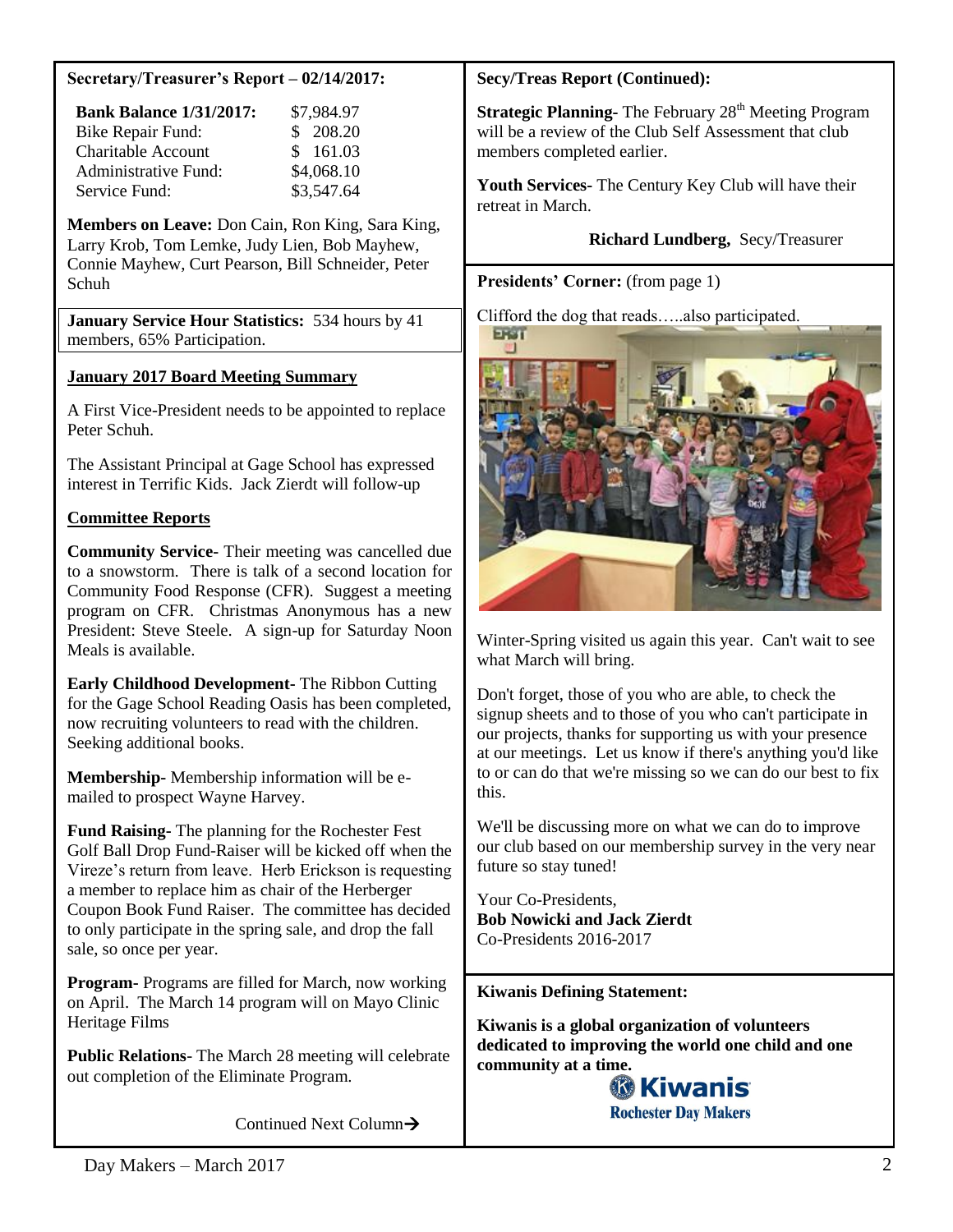## **K-Kids Harriet Bishop Elementary:**

The picture is of the 2016/17 Bishop K-Kids wearing their shirts provided by the Bishop PTSA. Advisors in the picture are Edie Schultze and Tracy McGuire.



As always, this group remains busy with projects for school and community. They recently held a penny war campaign to raise money for the Hugs For Hunter foundation and raised \$826.29. Hunter was a former Bishop student who died in a tragic accident and the money is used to provide Teddy Bears and blankets to siblings of children in the hospital.



They're currently working on "I love to read" month at the school and will man a photo booth where Bishop's kids can dress as their favorite Dr. Suess character.

Coming up, they will be collecting used Legos and will present them to the Boys and Girls Club. If anyone has any Legos they would like to donate, get them to Helen or myself, and we will bring them over.

Incidentally, you might ask Helen about her work with their school spirit committee.

## **Rick Johnson and Helen Kolb**

### **Day Makers Chanhassen Trip:**

There were 46 theater-loving happy Kiwanians and friends in attendance at our annual trip to Chanhassen Theaters. We saw an amazing rendition of "Camelot", as well as dining on a delicious meal. A fun time was had by all (except Herb...who was a little under the weather...but still a trooper!) More to come on next year's production.

#### **Joanne Markee**

### **Kiwanis "One Day"- Food for KIDZ Project Saturday, April 1, 2017**

The Division 7 Southern Sub-Division has once again adopted "Food for KIDZ" as the Kiwanis "One Day" service activity. This will be the seventh year that all of the Kiwanis Clubs in our Sub-Division 7 will once again gather in Stewartville at the Civic Center from 10:00 AM to 4:00 PM packing food. The Stewartville Kiwanis Club hosts this event for Kiwanians and members of the communities to come together as one big group doing service.

The goal this year is to package **120,000** meals between the hours of 10:00 and 4:00. Help that is needed, for this project, is to supply workers to package food, filling table supplies, heavier lifting and working to empty and filling the truck. There is, also, a financial goal of **\$18,000.00** to help finance the supplies that are used for packaging the food.

To reach these goals each Kiwanis Club is being asked to donate \$2,000.00 and furnish workers for each shift of the day. The sign-up sheet for working a shift of 2 hours is on the table with the clip-boards. If you can once again, as in the past years, help by donating some dollars to help us reach our clubs \$2,000.00 donation, please make out a check (payable to Food for KIDZ) or cash will be accepted, and give it to Bruce Jawer or Jack Zierdt at one of our meetings no later than March 21st.

If you have any further questions regarding this service project, please contact Bruce Jawer or Jack Zierdt. Thank you for your support of this worthwhile project.

## **Jack Zierdt**

## **Christmas Anonymous 2017: final notes**

A few items of interest were brought up at the February Board meeting:

- First, Steve Steele will be the new president and Brad Brech will remain as a presidential advisor.
- Secondly, John Marshall High School, raised and donated \$31,671.31 for the coming year.
- Thirdly, which most affects us is that John Grabau and Les who have driven the U-Haul trucks we rent have both decided to step down after 16 years each.

If you see them, please thank them for them for their past help. This also requires we find a driver or drivers for next year to drive the 26' U-Haul.

**Rick Johnson**